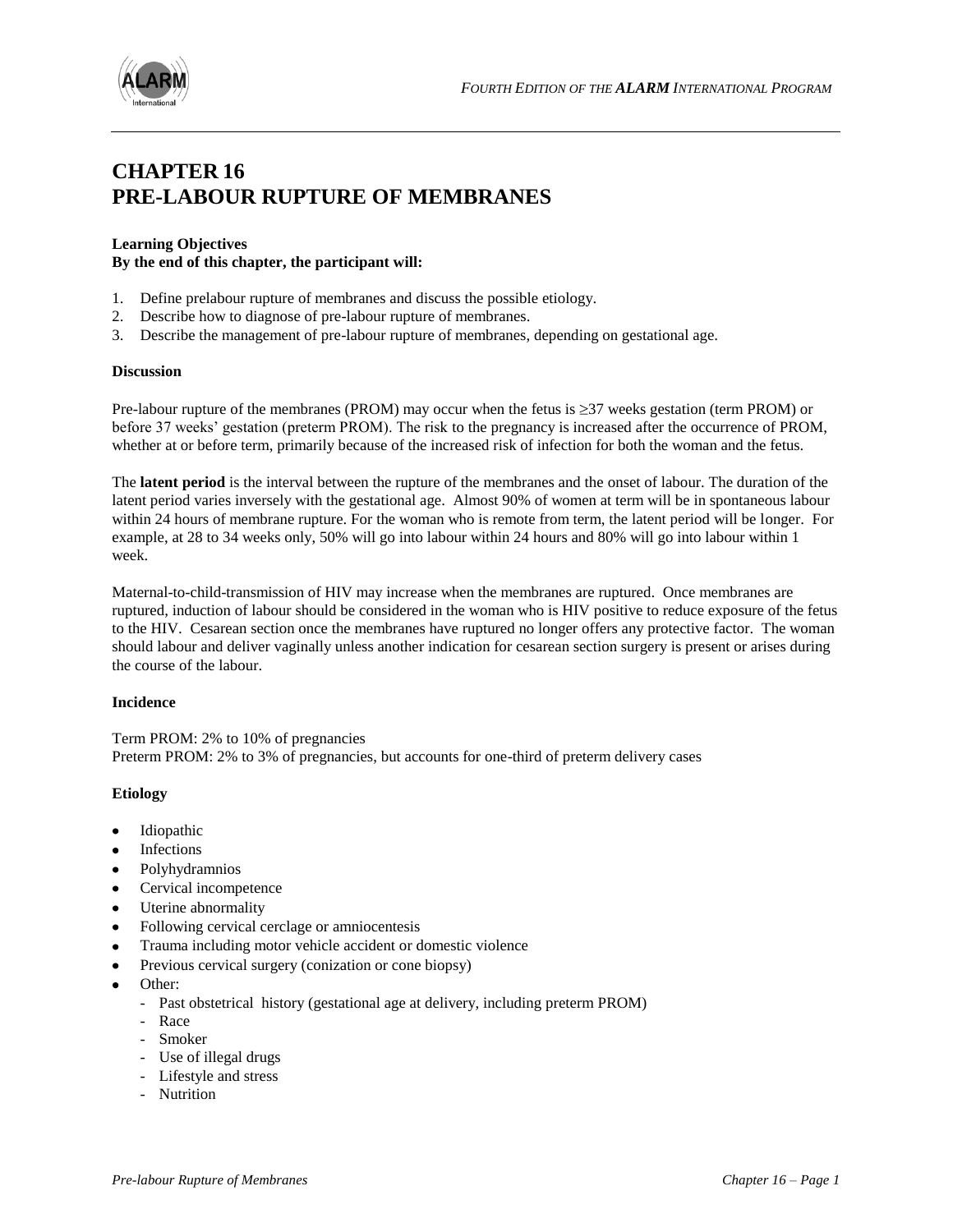

Bacterial vaginosis is a multi-agent infection caused by *Gardnerella vaginalis, mycoplasma hominis*, anaerobes, and coliforms. Where laboratory facilities exist, it may be detected if a vaginal culture is taken during pregnancy. Current evidence does not support screening and treating all pregnant women with asymptomatic bacterial vaginosis to prevent preterm birth and its consequences. For women with a previous preterm birth, there is little suggestion that its detection and treatment will prevent a further preterm birth, but it may reduce the risk of low birth weight and preterm PROM. (McDonald et al, 2005)

## **Diagnosis**

Routine pelvic exam is not recommended because of the increased risk of ascending infection. However, sterile speculum examination for confirmation of PROM, assessment of cervical status, and exclusion of cord prolapse is appropriate. Although ultrasound is not diagnostic, the confirmation of the presence of a normal amount of amniotic fluid makes the diagnosis of PROM less likely.

# **History**

- Take a careful history of vaginal fluid leakage, including amount, timing, odour, persistence, and colour.
- The vast majority of women with history of vaginal fluid leakage will have PROM (Parsons, 1999).

## **Speculum exam**

- Fluid pooling in posterior fornix
- Free flow of fluid from cervix

## **Other testing**

- **Ferning:** Ferning is assessed by obtaining a sample of fluid from the posterior fornix, placing it on a glass slide, and letting it air dry for 10 minutes. When observed under a microscope, the presence of characteristic arborization (ferning), caused by the crystallization of sodium chloride, suggests the presence of amniotic fluid (Bennett, 1999).
- **pH testing of fluid** (nitrazine paper): This test is non-specific. Nitrazine paper changes to a dark blue from yellow with a pH above 6.5. During pregnancy, normal vaginal pH is 4.5 to 6.0. Amniotic fluid pH is 7.1 to 7.3. False positive results can result from blood, vaginal infections, alkaline urine, and semen (Parsons, 1999).
- **Fluid in the vagina:** Fluid in the vagina may be collected to measure fetal lung maturity indices in preterm cases, if laboratory facilities exist.

## **Complications**

## **Complications of term PROM**

- Fetal or neonatal infection  $\bullet$
- Maternal infection
- Umbilical cord compression or prolapse

## **Complications of preterm PROM**

- Preterm labour and delivery
- Fetal or neonatal infection
- Maternal infection
- Umbilical cord compression or prolapse
- Increased cesarean-section rate
- With early, severe oligohydramnios
	- Pulmonary hypoplasia (<26 weeks)
	- Fetal deformation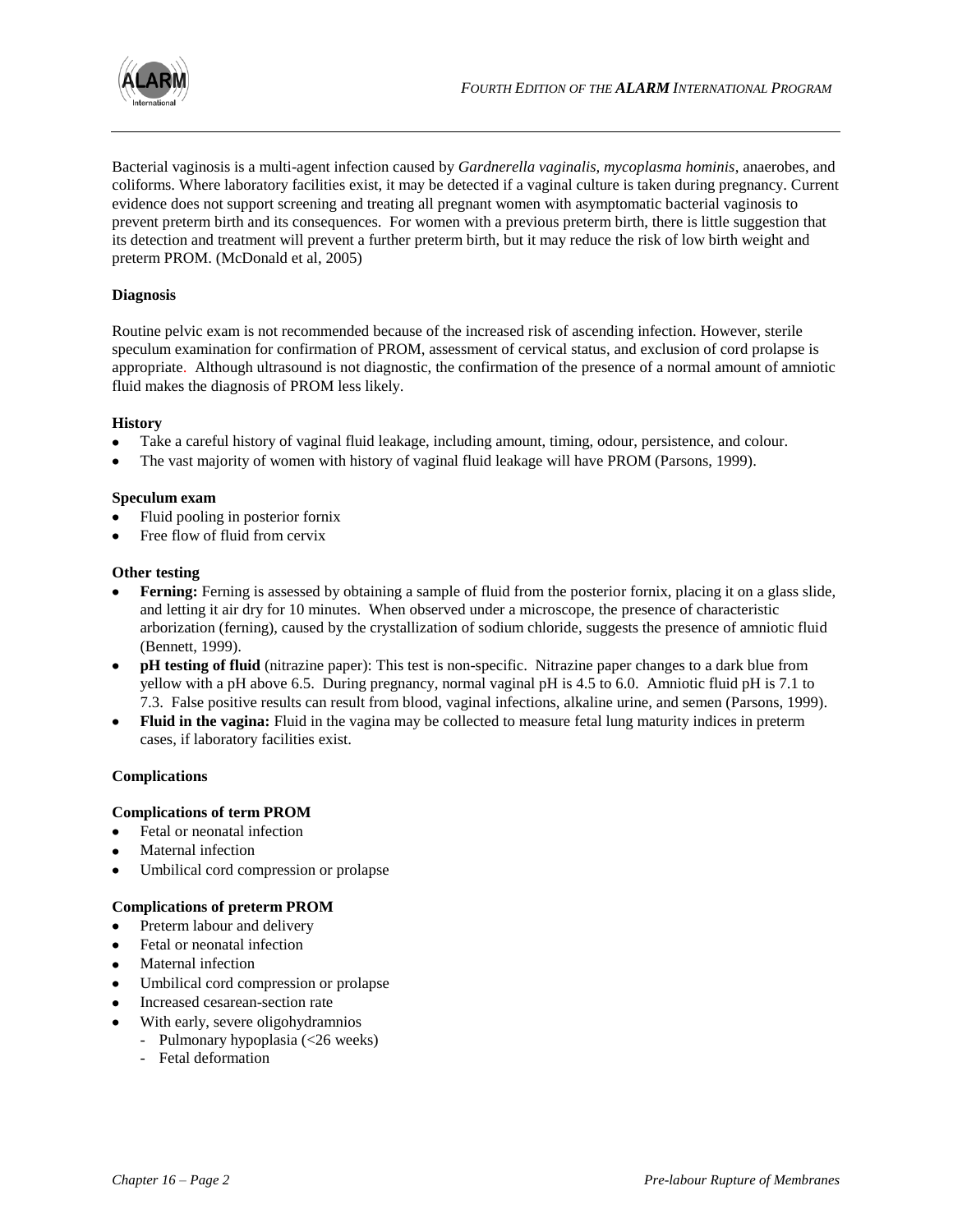

Of the several complications of preterm PROM, the most significant is preterm birth and its consequences. The management strategy is, therefore, appropriately directed to minimizing this adverse outcome.

## **Management of PROM**

#### **Management of PROM when the woman is HIV positive**

- If the woman has an undetectable viral load, treat her in the same way as an HIV negative woman, until labour starts. Then follow local guidelines to prevent vertical transmission of HIV.
- If the woman has a high viral load, prolonged rupture of membranes increases the risk of vertical transmission. One must weigh the risk of transmission with the risk of prematurity. It may be reasonable to give steroids and transfer to the most appropriate level of care, and then induce labour. There are no clear guidelines for women with intermediate viral loads.
- If the woman's viral load is unknown, she should be treated as if she has a high viral load with steroids, transfer, and induction of labour. If possible, following transfer and prior to delivery, determine her viral load **as** this may lead to treating her differently, i.e. if she has an undetectable viral load, she could be treated as if she was HIV negative until labour started and then treated according to local HIV treatment guidelines for the prevention of vertical transmission.
- If the pregnant woman has AIDS, she is at an increased risk for infection. Her risk must be weighed against the risk of delivering a premature infant. Induction of labour is likely the best course of action to reduce risks to the woman's health.

## **Management of PROM at any gestational age**

- Confirm the diagnosis.  $\bullet$
- Assess maternal and fetal well-being.
- Determine the presence of any associated condition that requires concurrent management or that may indicate that delivery is desirable at once.
- Avoid digital examination whenever possible. If expectant management is planned, the cervix can be assessed during the speculum exam. If the woman is in labour, digital cervical assessment is indicated.
- Determine the fetal presentation using ultrasound if abdominal assessment is inconclusive.

## **Management of term PROM (>37 weeks)**

- Avoid digital cervical exam.
- Inform women of the benefits and risks of induction compared with expectant management.
- Care for the woman according to her preference, if she is known to be group B streptococcus (GBS) negative.  $\bullet$
- Assess for infection: Monitor maternal pulse and temperature, fetal heart rate, presence of uterine tenderness or irritability, and changes in white blood cell counts, if indicated.
- Begin antibiotics for GBS prophylaxis, if indicated
- Consider induction of labour with intravenous oxytocin, if the woman is GBS positive or if her GBS status is unknown. Perform cesarean section if there is a contraindication to labour or vaginal delivery
- Administer appropriate antibiotics for chorioamnionitis, if present or if an infection develops. Induce labour in the presence of chorioamnionitis.

The management of PROM at term is based on the Term PROM Study (Hannah et al, 1996) and the recent Cochrane review.

Induction with oxytocin or prostaglandin reduces the risk of chorioamnionitis (RR, 0.74; 95% CI, 0.56–0.97) and endometritis (RR, 0.30; 95% CI, 0.12–0.74) without increasing cesarean sections and operative vaginal births. Although there is no difference in neonatal infection (RR, 0.83; 95% CI, 0.61–1.12), fewer infants in the induction groups went to the neonatal intensive care unit compared with expectant management (RR, 0.72; 95% CI, 0.57–0.92; number needed to treat, 20) (Dare et al., 2006).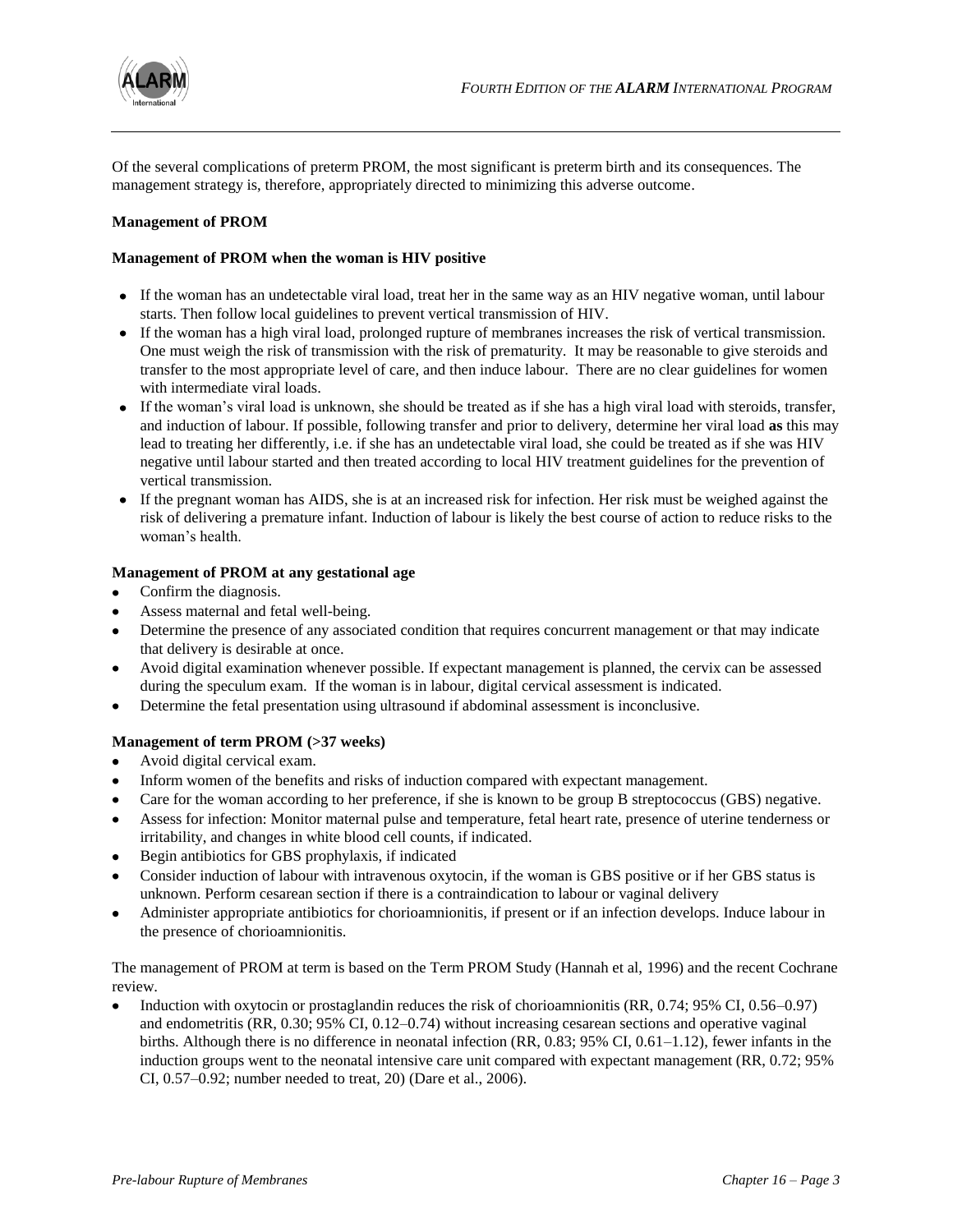

- Chorioamnionitis is reduced and maternal satisfaction is increased if labour is induced with intravenous oxytocin, compared with either inducing labour with prostaglandins (with or without the use of oxytocin) or expectant management (Mozurkewich et al., 1997).
- Neonatal infection is reduced among women who are GBS positive if labour is induced with intravenous oxytocin, compared with either inducing labour with prostaglandins (with or without the use of oxytocin) or expectant management (Money et al., 2004; Hannah et al., 1997).

## **Management of preterm PROM (34–36 weeks)**

For this gestational age range, there is limited research evidence to guide clinical management. Induction or expectant management are acceptable management options depending on local resources. "When preterm PROM occurs at 34 to 36 weeks gestation, the risk of severe acute neonatal morbidity and mortality with expeditious delivery is low. Conversely, conservative management at 34 to 36 weeks has been associated with an eightfold increase in amnionitis (16% versus  $2\%$ ,  $P=0.001$ ) and only brief prolongation of latency and maternal hospitalization (5.2 days versus 2.6 days, P=0.006), without significant reduction in perinatal morbidity related to prematurity. Hence these women are best served by expeditious delivery with labor induction, in the absence of contraindication to labor or vaginal delivery." (Mercer, 2004, p. 769)

- **Avoid digital cervical exam**
- Inform women of the possible benefits and risks of induction of labour compared with expectant management.
- Care for the woman according to her preference, if she is known to be GBS negative.
- Assess for infection: Monitor maternal pulse and temperature, fetal heart rate, presence of uterine tenderness or irritability, and changes in white blood cell counts, if indicated.
- Begin antibiotics for GBS prophylaxis, if indicated
- Administer appropriate antibiotics for chorioamnionitis, if present or if an infection develops. Induce labour in the presence of chorioamnionitis.
- If appropriate, consider transfer to a higher-level centre

## **Management of preterm PROM (<34 weeks)**

For women who have preterm PROM <34 weeks gestation, expectant management is usually preferred and attempts should be made to prolong the latent period. A meta-analysis in the Cochrane Library of antibiotic treatment with preterm PROM (involving over 6,000 women in 22 trials) found that the use of an antibiotic following preterm PROM reduced the risk of chorioamnionitis, prolonged the latency period, and reduced markers of neonatal morbidity (such as neonatal infection, use of surfactant, oxygen therapy, and abnormal cranial ultrasound). The choice of antibiotic is less clear but from the studies erythromycin seems to be a good choice. One recommended approach is "intravenous therapy (48 hours) with Ampicillin (2 g IV q 6 hours) and erythromycin (250 mg IV q 6 hours), followed by limited-duration oral therapy (five days) with amoxicillin (250 mg by mouth q 8 hours) and enteric-coated erythromycin base (333 mg by mouth q 8 hours)" (Mercer et al., 2004; 773).

Expectant management may be appropriate; administer steroids and assess and monitor for infection. On the other hand, if the woman is at high risk for chorioamnionitis, transfer to a facility with a neonatal intensive care centre and induction of labour following a course of steroids may be the best approach. If such facilities are not available, and the risk of infection is elevated, steroid treatment followed by induction of labour may be the best choice to protect the woman's life. Preparations should be made for care of the premature baby should it survive. "Kangaroo care" combined with cup feeding of expressed breast milk may be of benefit.

## **Avoid digital cervical exam.**

- Amniotic fluid may be collected from vagina to assess fetal lung maturity.
- Administer steroids to promote fetal lung maturity (betamethasone 12 mg IM q 24 hours x 2 doses).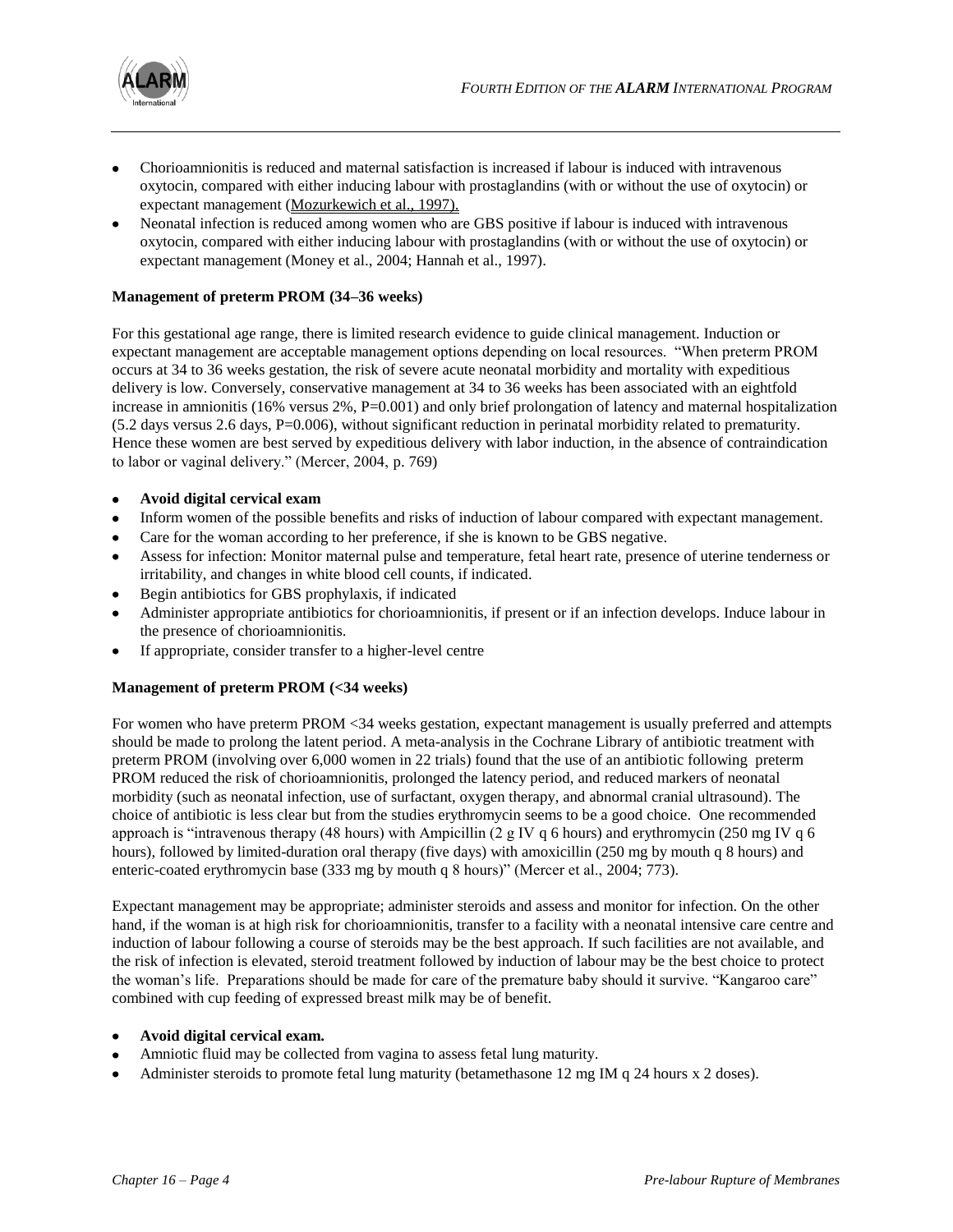

- Assess for infection: Monitor maternal pulse and temperature, monitor fetal heart rate, assess for presence of uterine tenderness or irritability, do a complete blood count and a differential white blood cell count, and perform cultures, if indicated.
- Administer appropriate antibiotics for chorioamnionitis, if it develops, and induction to follow.
- Antepartum antibiotics as above: Ampicillin 1 to 2 gm IV q 4 to 6 hours x 48 hours, as well as erythromycin 250 mg IV q 6 hours x 48 hours, followed by both ampicillin and erythromycin orally for five days (clindamycin alone 600 mg TID for penicillin-allergic women).
- If available, perform an ultrasound assessment of fetal position, cervical status, and fluid volume,
- Restart GBS prophylaxis at the onset of labour, if indicated.
- If appropriate, consider transfer to a facility with neonatal intensive care.
- Expectant management, possibly as an outpatient, if transfer not possible.
- Expectant management may include monitoring of maternal vital signs, fetal heart tones, and uterine activity at specific intervals. No digital examinations should be performed.



- 1. PROM occurs for many different reasons and at any gestational age.
- 2. Management of PROM revolves around minimizing infection to the mother and her baby.

*Suggestion for Applying the Sexual and Reproductive Rights Approach to this Chapter*

When a woman presents with PROM, take time to explain to her what has happened, why PROM happens, what normally happens next (i.e. labour), and if labour doesn't start on its own what could potentially happen next (i.e. induction). Women need to know what the benefits and risks are of waiting for labour to happen (infection) versus the benefits and risks of inducing labour (increased interventions). This is an opportunity for you to offer evidencebased practice by providing women with choices about the management of their labour and control over their own bodies.

## **Resources:**

- Bennett SL, Cullen JB, Sherer DM, Woods JR. The ferning and nitrazine tests of amniotic fluid between 12 and 41 weeks gestation. Am J Perinatol 1993;10(2):101-4.
- Dare MR, Middleton P, Crowther CA, Flenady VJ, Varatharaju B. Planned early birth versus expectant management (waiting) for prelabour rupture of membranes at term (37 weeks or more) [Cochrane review]. In: Cochrane Database of Systematic Reviews 2006 Issue 1. Chichester (UK): John Wiley & Sons, Ltd; 2006. DOI: 10.1002/14651858.D005302.pub2.
- Hannah ME, Ohlsson A, Farine D, Hewson SA, Hodnett ED, Myhr TL, et al. Induction of labor compared with expectant management for prelabor rupture of the membranes at term. TERMPROM Study Group. N Engl J Med 1996;334(16):1005-10.
- Hannah ME, Ohlsson A, Wang EE, Matlow A, Foster GA, Willan AR, et al. Maternal colonization with group B Streptococcus and prelabor rupture of membranes at term: the role of induction of labor. TermPROM Study Group. Am J Obstet Gynecol 1997;177(4):780-5.
- Kenyon S, Boulvain M, Neilson J. Antibiotics for preterm rupture of the membranes: a systematic review. Obstet Gynecol 2004;104(5 Pt 1):1051-7.
- Kenyon S, Boulvain M, Neilson J. Antibiotics for preterm rupture of membranes [Cochrane review]. In: Cochrane Database of Systematic Reviews 2003 Issue 2. Chichester (UK): John Wiley & Sons, Ltd; 2003. DOI: 10.1002/14651858.CD001058.